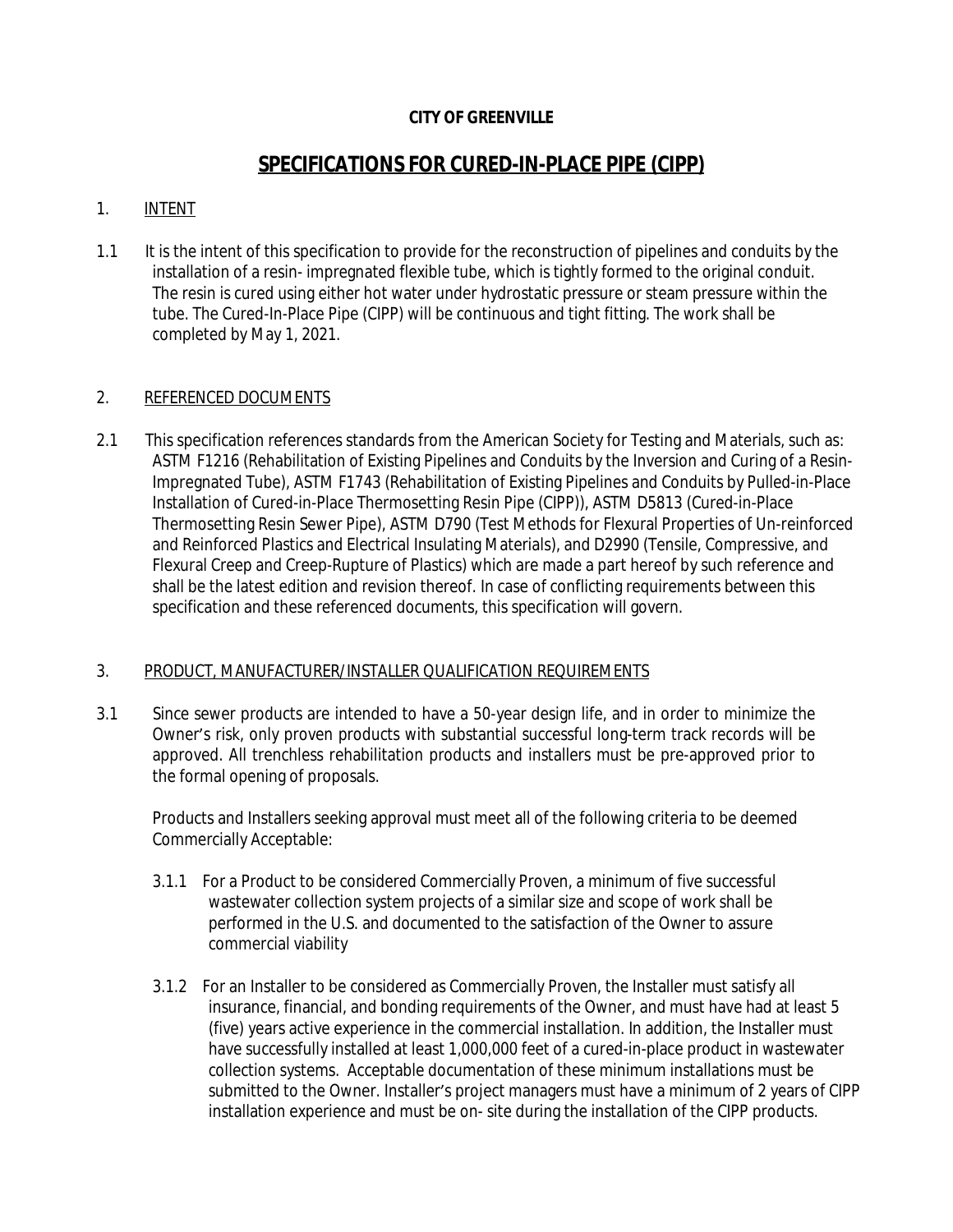- 3.1.3 Sewer rehabilitation products submitted for approval must provide third party test results supporting the structural performance (short-term and long-term) of the product and such data shall be satisfactory to the Owner. No product will be approved without independent third party testing verification.
- 3.1.4 The rehabilitation manufacturing process shall operate under a quality management system which is third-party certified to ISO 9000 or other recognized organization standards. Proof of certification shall be required for approval.
- 3.1.5 Proposals must be labeled clearly on the outside of the proposal envelope, listing the product name and installer being proposed. Only proposals using pre- approved products and installers will be opened and read. Proposals submitted on products and/or from installers that have not been pre-approved will be returned unopened
- 3.1.6 The owner authorizes the use of proven materials that serve to enhance the pipe performance specified herein. Proven materials have passed independent laboratory testing, not excluding long-term (10,000 hour) structural behavior testing, and have been successfully installed to repair failing host pipes in the U. S. for at least 4 years. In addition to the aforementioned, the owner may require that the contractor demonstrate that the enhancements proposed exceed the specifications herein, prior to the installation of the enhanced material systems. This section in no way shall be interpreted as authorization to deviate from the minimum standard practices set forth herein.

*Documentation for products and installers seeking pre-approved status must be submitted no later than 12:00 p.m. on November 22, 2021 to [mmyers@cityofgreenville.org](mailto:mmyers@cityofgreenville.org) to allow time for adequate consideration. The Owner will advise of acceptance or rejection via email. All required submittals must be satisfactory to the Owner.*

### 4. MATERIALS

- 4.1 Tube The sewn Tube shall consist of one or more layers of absorbent non-woven felt fabric and meet the requirements of ASTM F1216, Section 5.1 or ASTM F1743, Section 5.2.1 or ASTM D 5813, Sections 5 and 6. The tube shall be constructed to withstand installation pressures, have sufficient strength to bridge missing pipe, and stretch to fit irregular pipe sections.
- 4.1.1 The wet out Tube shall have a relatively uniform thickness that when compressed at installation pressures will equal or exceed the calculated minimum design CIPP wall thickness.
- 4.1.2 The Tube shall be manufactured to a size that when installed will tightly fit the internal circumference and length of the original pipe. Allowance should be made for circumferential stretching during installation.
- 4.1.3 The outside layer of the Tube shall be coated with an impermeable, flexible membrane that will contain the resin and allow the resin impregnation (wet out) procedure to be monitored.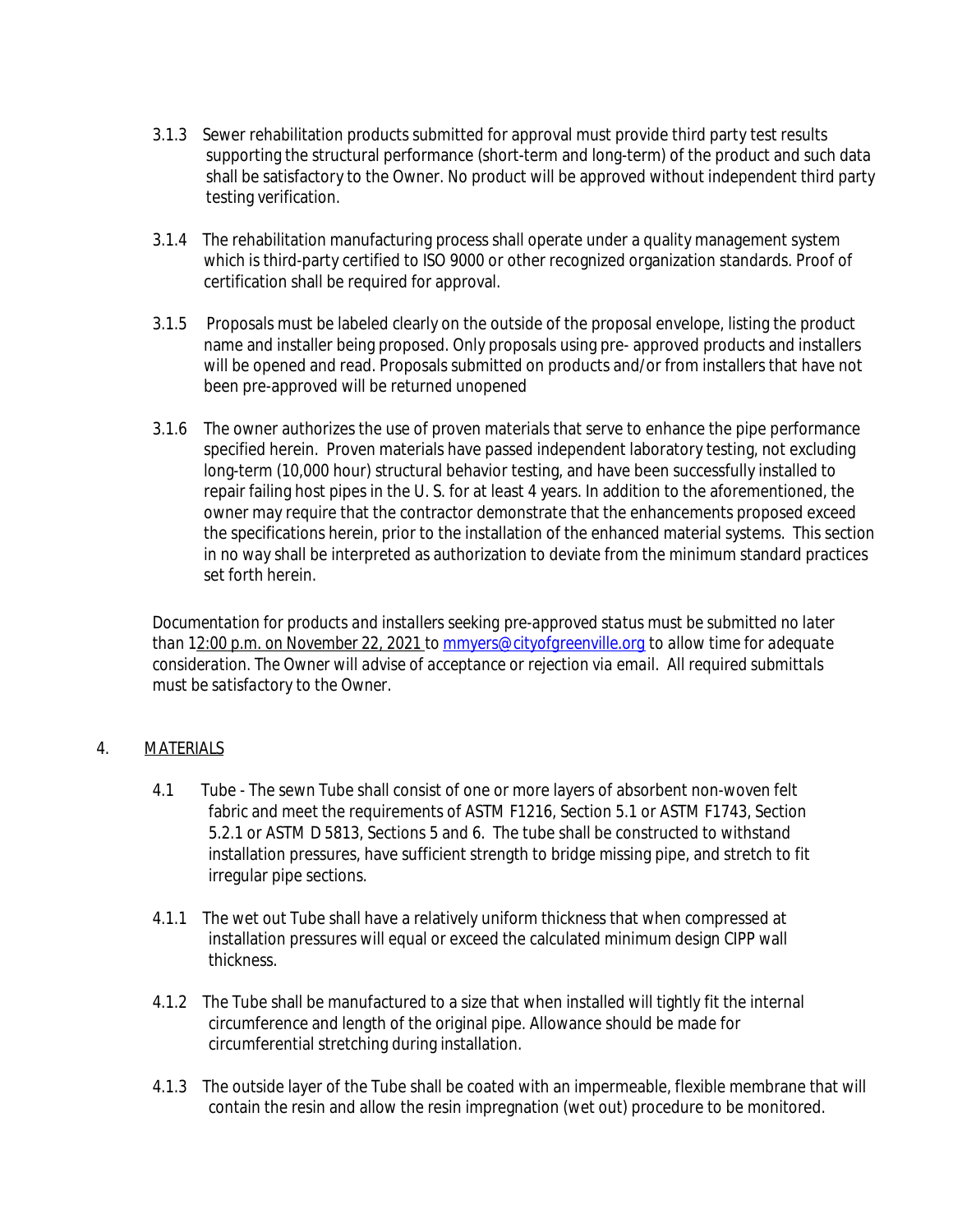- 4.1.4 The Tube shall contain no intermediate or encapsulated elastomeric layers. No material shall be included in the Tube that may cause delamination in the cured CIPP. No dry or unsaturated layers shall be evident.
- 4.1.5 The wall color of the interior pipe surface of CIPP after installation shall be a relatively light reflective color so that a clear detailed examination with closed circuit television inspection equipment may be made.
- 4.1.6 Seams in the Tube shall be stronger than the non-seamed felt material.
- 4.1.7 The Tube shall be marked for distance at regular intervals along its entire length, not to exceed 5 ft. Such markings shall include the Manufacturers name or identifying symbol. The tubes must be manufactured in the USA.
- 4.2 Resin The resin system shall be a corrosion resistant polyester or vinyl ester system including all required catalysts, initiators that when cured within the tube create a composite that satisfies the requirements of ASTM F1216, ASTM D5813 and ASTM F1743, the physical properties herein, and those which are to be utilized in the submitted and approved design of the CIPP for this project. The resin shall produce a CIPP that will comply with the structural and chemical resistance requirements of this specification.

# 5. STRUCTURAL REQUIREMENTS

- 5.1 The CIPP shall be designed as per ASTM F1216, Appendix X.1. The CIPP design shall assume no bonding to the original pipe wall.
- 5.2 The Contractor must have performed long-term testing for flexural creep of the CIPP pipe material installed by his Company.

Such testing results are to be used to determine the long-term, time dependent flexural modulus to be utilized in the product design. This is a performance test of the materials (Tube and Resin) and general workmanship of the installation and curing as defined within the relevant ASTM standard. A percentage of the instantaneous flexural modulus value (as measured by ASTM D790 testing) will be used in design calculations for external buckling. The percentage, or the long-term creep retention value utilized, will be verified by this testing. Retention values exceeding 50% of the short-term test results shall not be applied unless substantiated by qualified third party test data to the Owner's satisfaction. The materials utilized for the contracted project shall be of a quality equal to or better than the materials used in the long-term test with respect to the initial flexural modulus used in the CIPP design.

5.3 The Enhancement Factor 'K' to be used in 'Partially Deteriorated' Design conditions shall be assigned a value of 7.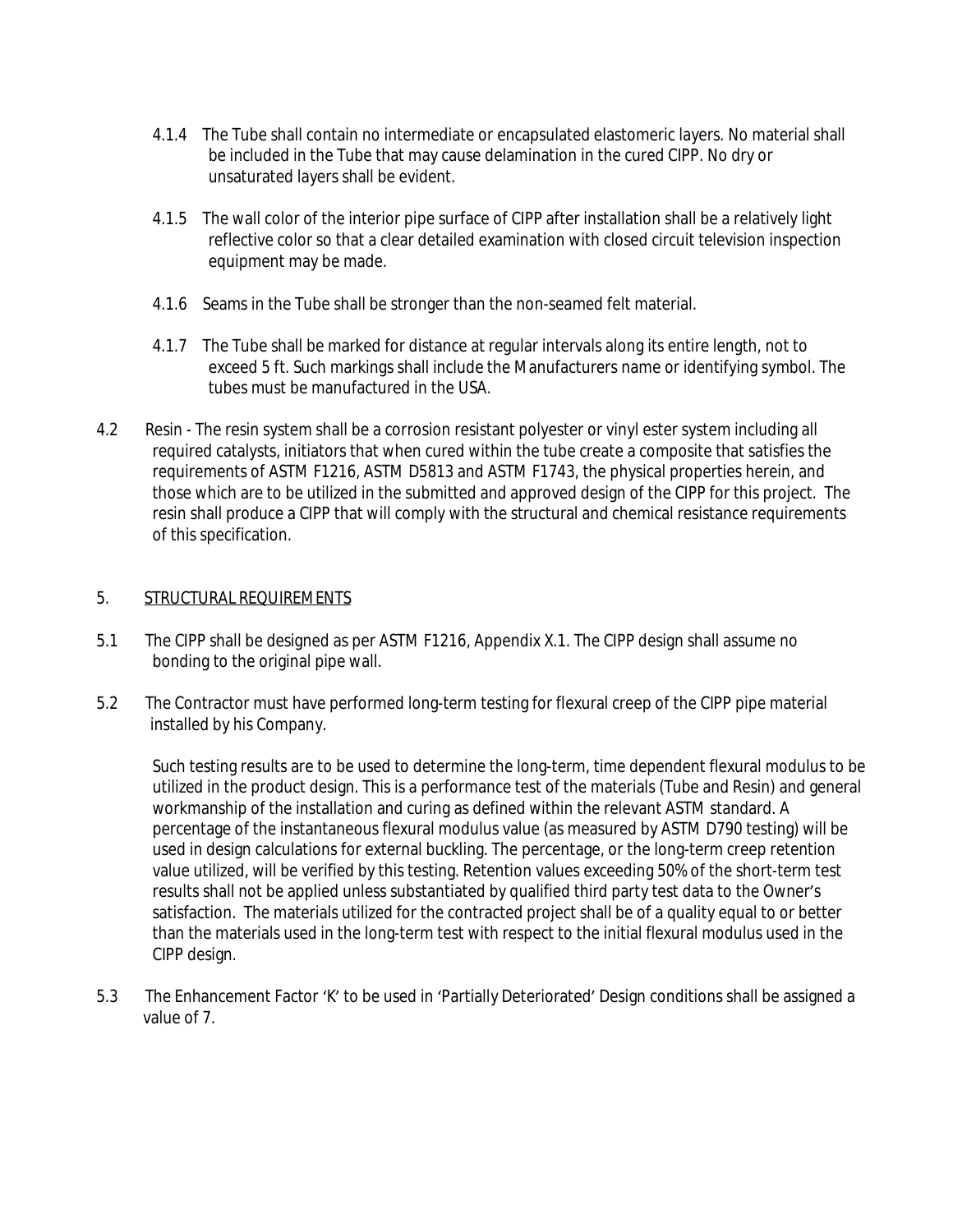- 5.4 The layers of the cured CIPP shall be uniformly bonded. It shall not be possible to separate any two layers with a probe or point of a knife blade so that the layers separate cleanly or the probe or knife blade moves freely between the layers. If the layers separate during field sample testing, new samples will be required to be obtained from the installed pipe. Any reoccurrence may cause rejection of the work.
- 5.5 The cured pipe material (CIPP) shall conform to the structural properties, as listed below.

| IVIIIVIVIUIVI VII I I I I JIVAL I INJI LINI ILJ |                    |                     |                       |  |
|-------------------------------------------------|--------------------|---------------------|-----------------------|--|
| <b>Cured Polyester Composite</b>                |                    |                     |                       |  |
| Property                                        | <b>Test Method</b> | min. per ASTM F1216 | <b>Enhanced Resin</b> |  |
| Modulus of<br>Elasticity                        | ASTM D790          | 250,000 psi         | 400,000 psi           |  |
| <b>Flexural Stress</b>                          | ASTM D790          | 4,500 psi           | 4,500 psi             |  |

**MINIMUM CIPP PHYSICAL PROPERTIES**

5.6 The required structural CIPP wall thickness shall be based as a minimum, on the physical properties in Section 5.5 or greater values if substantiated by independent lab testing and in accordance with the design equations in the Appendix X1. Design Considerations of ASTM F1216, and the following design parameters:

Design Safety Factor (typically used value)  $=$  2.0 Retention Factor for Long-Term Flexural Modulus to be used in Design = 50% - 75% (*As determined by long-term tests described in section 5.2 and approved by the Owner*)

| Ovality* (calculated from (X1.1of ASTM F1216)         | %                       |
|-------------------------------------------------------|-------------------------|
| Enhancement Factor, K                                 | See Section 5.3         |
| Groundwater Depth (above invert of existing pipe)*    | ft.                     |
| Soil Depth (above crown of existing pipe)*            | ft.                     |
| Soil Modulus**                                        | psi                     |
| Soil Density**                                        | pcf                     |
| Live Load**                                           | H <sub>20</sub> Highway |
| Design Condition (partially or fully deteriorated)*** | $***$                   |

Denotes information, which can be provided here or in inspection videotapes or project construction plans. Multiple lines segments may require a table of values.

\*\* Denotes information required only for fully deteriorated design conditions.

\*\*\* Based on review of video logs, conditions of pipeline can be fully or partially deteriorated.

(See ASTM F1216 Appendix) The Owner will be sole judge as to pipe conditions and parameters utilized in design.

5.7 Any layers of the tube that are not saturated with resin prior to insertion into the existing pipe shall not be included in the structural CIPP wall thickness computation.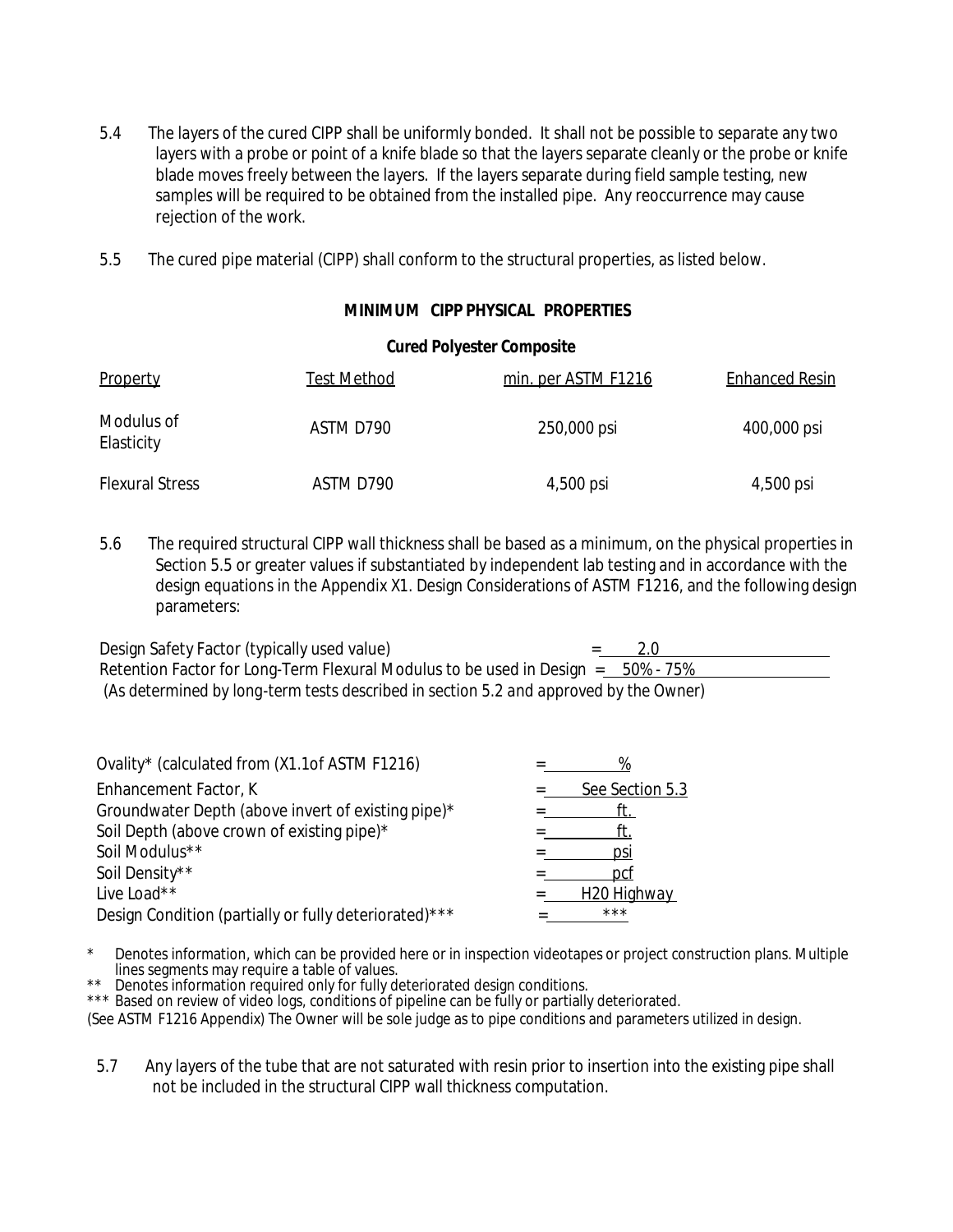# 6. TESTING REQUIREMENTS

- 6.1 Chemical Resistance The CIPP shall meet the chemical resistance requirements of ASTM F1216, Appendix X2. CIPP samples for testing shall be of tube and resin system similar to that proposed for actual construction. It is required that CIPP samples with and without plastic coating meet these chemical-testing requirements.
- 6.2 Hydraulic Capacity Overall, the hydraulic cross-section shall be maintained as large as possible. The CIPP shall have a minimum of the full flow capacity of the original pipe before rehabilitation. Calculated capacities may be derived using a commonly accepted roughness coefficient for the existing pipe material taking into consideration its age and condition.
- 6.3 CIPP Field Samples When requested by the Owner, the Contractor shall submit test results from field installations of the same resin system and tube materials as proposed for the actual installation. These test results must verify that the CIPP physical properties specified in Section 5.5 have been achieved in previous field applications. Samples for this project shall be made and tested as described in Section 10.1.

# 7. INSTALLATION RESPONSIBILITIES FOR INCIDENTAL ITEMS

- 7.1 It shall be the responsibility of the Owner to locate and designate all manhole access points open and accessible for the work, and provide rights-of-access to these locations. If a street must be closed to traffic because of the orientation of the sewer, the Owner shall institute the actions necessary to provide access during this for the mutually agreed time period. The Owner shall also provide free access to water hydrants for cleaning, installation and other process related work items requiring water.
- 7.2 Cleaning of Sewer Lines The Contractor, when required, shall remove all internal debris out of the sewer line that will interfere with the installation of CIPP. The Owner shall also provide a dumpsite for all debris removed from the sewers during the cleaning operation. Unless stated otherwise, it is assumed this site will be at or near the sewage treatment facility to which the debris would have arrived in absence of the cleaning operation. Any hazardous waste material encountered during this project will be considered as a changed condition.
- 7.3 Bypassing Sewage The Contractor, when required, shall provide for the flow of sewage around the section or sections of pipe designated for repair. Plugging the line at an existing upstream manhole and pumping the flow into a downstream manhole or adjacent system shall make the bypass. The pump(s) and bypass line(s) shall be of adequate capacity to accommodate the sewage flow. The Owner may require a detail of the bypass plan to be submitted.
- 7.4 Inspection of Pipelines Inspection of pipelines shall be performed by experienced personnel trained in locating breaks, obstacles and service connections using close circuit television (CCTV) inspection techniques. The pipeline interior shall be carefully inspected to determine the location of any conditions that may prevent proper installation of CIPP. These shall be noted and corrected. A videotape and suitable written log for each line section shall be produced for later reference by the Owner.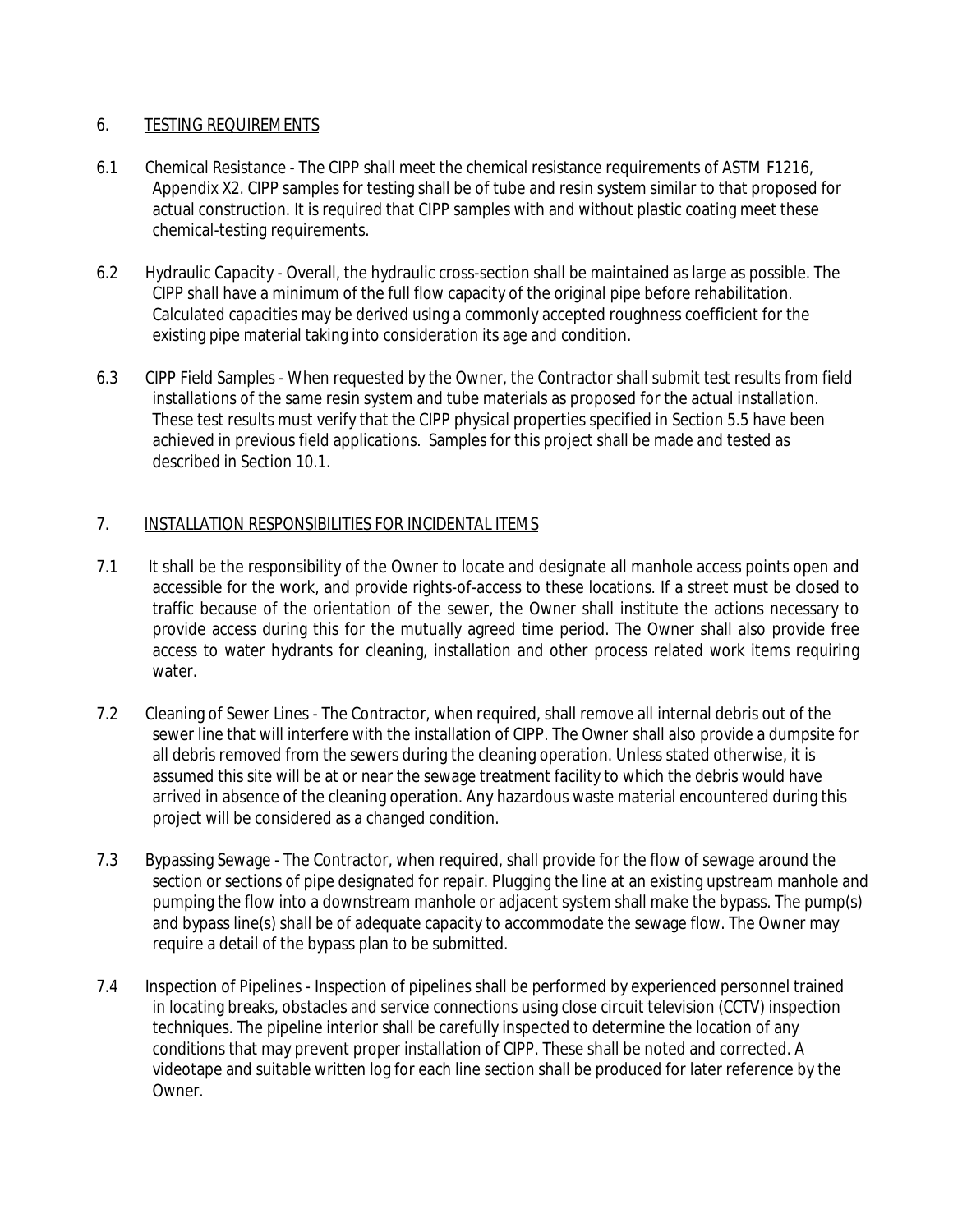- 7.5 Line Obstructions It shall be the responsibility of the Contractor to clear the line of obstructions such as solids and roots that will prevent the insertion of CIPP. If pre-installation inspection reveals an obstruction such as a protruding service connection, dropped joint, or a collapse that will prevent the installation process, that was not evident on the pre-bid video and it cannot be removed by conventional sewer cleaning equipment, then the Contractor shall make a point repair excavation to uncover and remove or repair the obstruction. Such excavation shall be approved in writing by the Owner's representative prior to the commencement of the work and shall be considered as a separate pay item.
- 7.6 Public Notification The Contractor shall make every effort to maintain sewer service usage throughout the duration of the project. In the event that a connection will be out of service, the longest period of no service shall be 8 hours. A public notification program shall be implemented, and shall as a minimum, require the Contractor to be responsible for contacting each home or business connected to the sanitary sewer and informing them of the work to be conducted, and when the sewer will be off-line. The Contractor shall also provide the following:
	- A. Written notice to be delivered to each home or business the day prior to the beginning of work being conducted on the section, and a local telephone number of the Contractor they can call to discuss the project or any potential problems.
	- B. Personal contact with any home or business, which cannot be reconnected within the time stated in the written notice.
- 7.7 The Contractor shall be responsible for confirming the locations of all branch service connections prior to installing the CIPP.

### 8. INSTALLATION

- 8.1 CIPP installation shall be in accordance with ASTM F1216, Section 7, or ASTM F1743, Section 6, with the following modifications:
- 8.1.1 Resin Impregnation The quantity of resin used for tube impregnation shall be sufficient to fill the volume of air voids in the tube with additional allowances for polymerization shrinkage and the potential loss of resin during installation through cracks and irregularities in the original pipe wall, as applicable.
- 8.1.2 Tube Insertion The wet out tube shall be positioned in the pipeline using either inversion or a pull-in method as defined within relevant ASTM standards previously stipulated. If pulled into place, a power winch or its equivalent should be utilized and care should be exercised not to damage the tube as a result of pull-in friction.

The tube should be pulled-in or inverted through an existing manhole or approved access point and fully extend to the next designated manhole or termination point.

8.1.3 Temperature gauges shall be placed between the tube and the host pipe's invert position to monitor the temperatures during the cure cycle.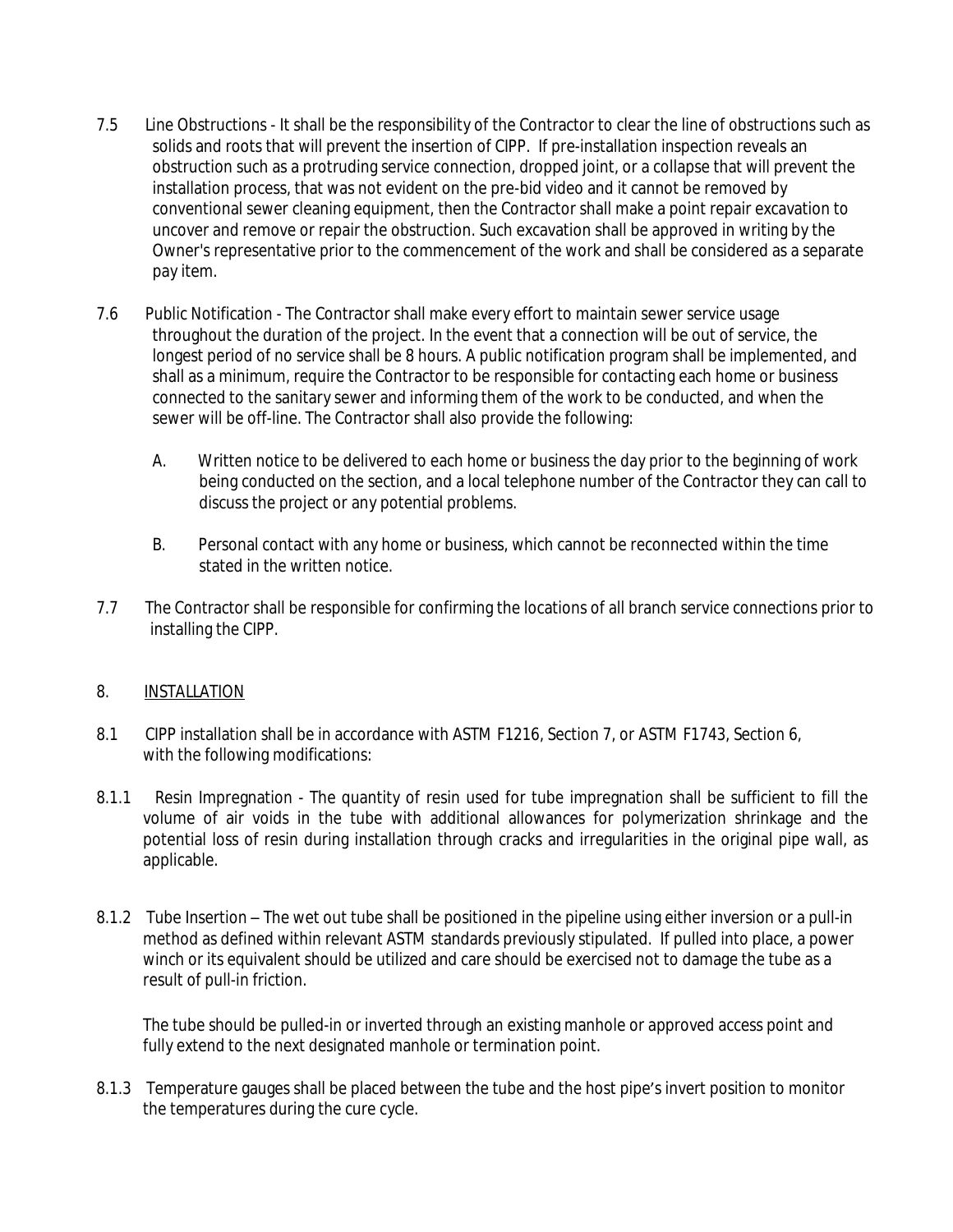8.1.4 Curing shall be accomplished by utilizing hot water under hydrostatic pressure or steam pressure in accordance with the manufacturer's recommended cure schedule. A cool-down process shall be conducted that complies with the resin manufacturer's specification.

## 9. REINSTATEMENT OF BRANCH CONNECTIONS

9.1 It is the intent of these specifications that branch connections to buildings be re-opened without excavation, utilizing a remotely controlled cutting device, monitored by a CCTV. The Contractor shall certify a minimum of two complete functional cutters plus key spare components are on the job site before each installation or are in the immediate area of the jobsite and can be quickly obtained. Unless otherwise directed by the Owner or his authorized representative, all laterals will be reinstated. No additional payment will be made for excavations for the purpose of reopening connections and the Contractor will be responsible for all costs and liability associated with such excavation and restoration work.

# 10. INSPECTION

- 10.1 CIPP samples shall be prepared for each installation designated by the owner/engineer or approximately 20% of the project's installations. Pipe physical properties will be tested in accordance with ASTM F1216 or ASTM F1743, Section 8, using either method proposed. The flexural properties must meet or exceed the values listed in the table on page 4 of this specification, Table 1 of ASTM F1216 or the values submitted to the Owner/engineer by the contractor for this project's CIPP wall design, whichever is greater.
- 10.2 Wall thickness of samples shall be determined as described in paragraph 8.1.6 of ASTM F1743. The minimum wall thickness at any point shall not be less than 87½% of the submitted minimum design wall thickness as calculated in paragraph 5.6 of this document.
- 10.3 Visual inspection of the CIPP shall be in accordance with ASTM F1743, Section 8.6.

# 11. CLEAN-UP

11.1 Upon acceptance of the installation work and testing, the Contractor shall restore the project area affected by the operations to a condition at least equal to that existing prior to the work.

# 12. PAYMENT

12.1 Payment for the work included in this section will be in accordance with the prices set forth in the proposal for the quantity of work performed. Progress payments will be made monthly based on the work performed during that period.